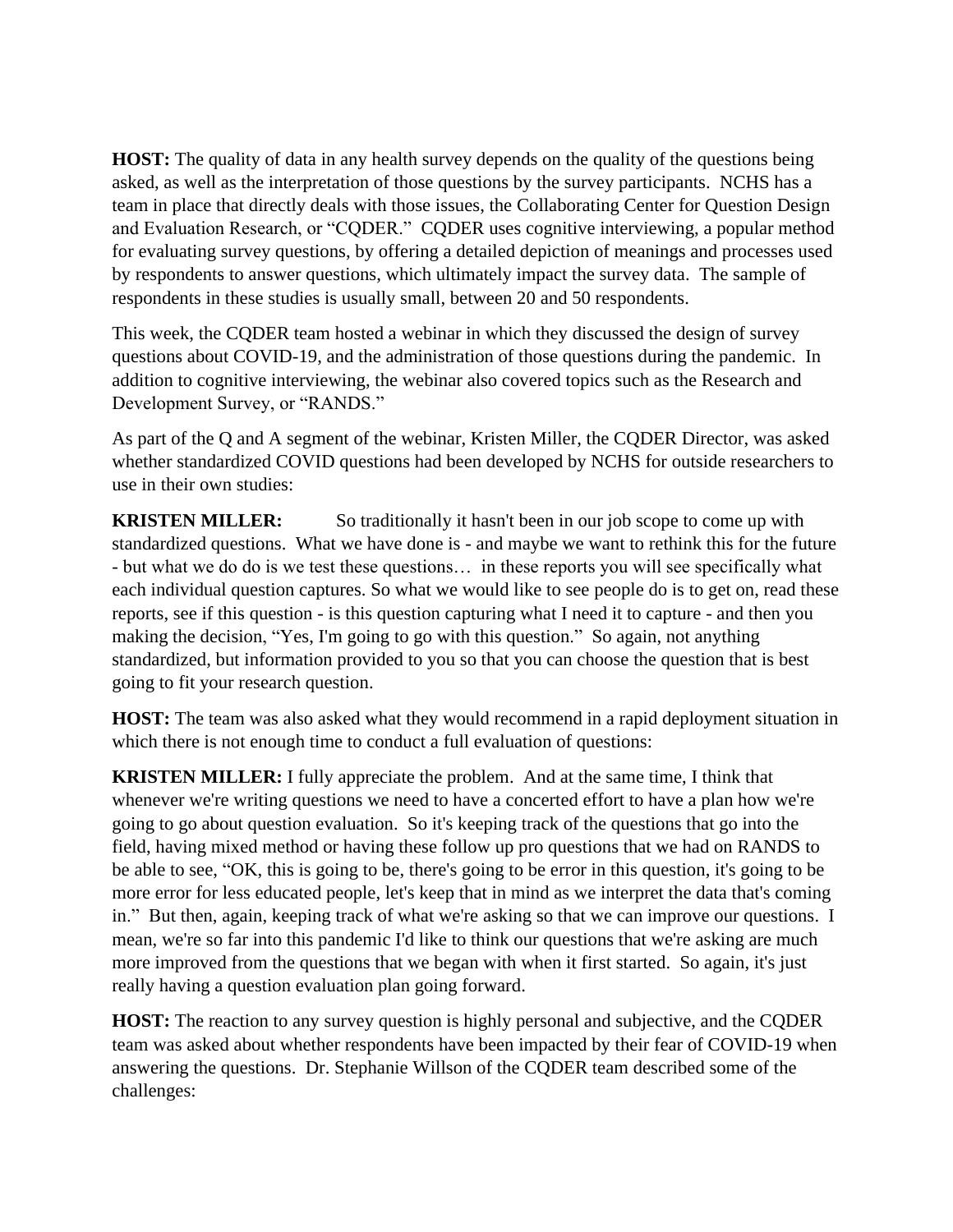**STEPHANIE WILLSON:** Right, actually that's a very astute observation because again the experience that people had - you had people who thought it was a hoax over here to people who were super-afraid of getting it, right? So that absolutely was filtered through. One example I didn't get a chance to talk about was this need -- there were questions about, "Did you need medical care for something but not get it because of the pandemic?" So that kind of fear, the idea of need, was filtered through people's experience with the pandemic and how afraid they were of catching it. So certain things were missed, because suddenly now, "I don't need to get a check-up, I don't need a well-woman visit, I don't need a cancer screening because of the pandemic." Where in non-pandemic times: "Yes, I feel like I need those things." So that is an element of fear that absolutely did factor into interpretations.

**HOST:** Dr. Willson also discussed the differences between "remote interviewing" and traditional face-to-face interviews, and whether remote interviewing will continue into the postpandemic era:

**STEPHANIE WILLSON:** The interesting thing was, even though I've been doing this for a long time, I had never done a virtual interview prior to the pandemic so I went into it kind of skeptical. But I have to tell you, I'm a convert. I really feel as though Zoom interviews really gave the same kind of quality cognitive interview data that face-to-face, in-person face-to-face interviews gave, so I think we should continue to use this. I think that in certain situations, there's a downside maybe in terms of socioeconomic status, but the upside to this would be geographical diversity that we can now explore that you can't do… It takes so much more money to, let's say, go regionally throughout the United States, for example. And we did have actually geographic diversity in our sample here - not enough to make it count because we were trying to do it quickly but, yeah, I think it should continue to be used.

**HOST:** All CCQDER studies feature a final report that document the study findings, and are housed on a searchable, publicly accessible database called [Q-Bank.](https://www.cdc.gov/qbank)

MUSICAL BRIDGE

**HOST:** Urgent care centers and health clinics located within grocery or retail stores are able to provide acute health care services for non-emergency visits, and they also can provide preventive care services, such as routine vaccinations. The availability and utilization of urgent care has risen dramatically in recent years.

A new [report](https://www.cdc.gov/nchs/products/databriefs/db409.htm) released this week examines urgent care center and retail health clinic visits among adults in the past year by sex and selected characteristics. The report uses data from the 2019 National Health Interview Survey, and reveal that 1/3 of women and slightly over  $\frac{1}{4}$  of men made one or more visit to an urgent care center or retail health clinic in the past year.

Older adults are less likely to use urgent care centers or retail health clinics than younger adults, and non-Hispanic white adults are more likely to have visited an urgent care center or retail